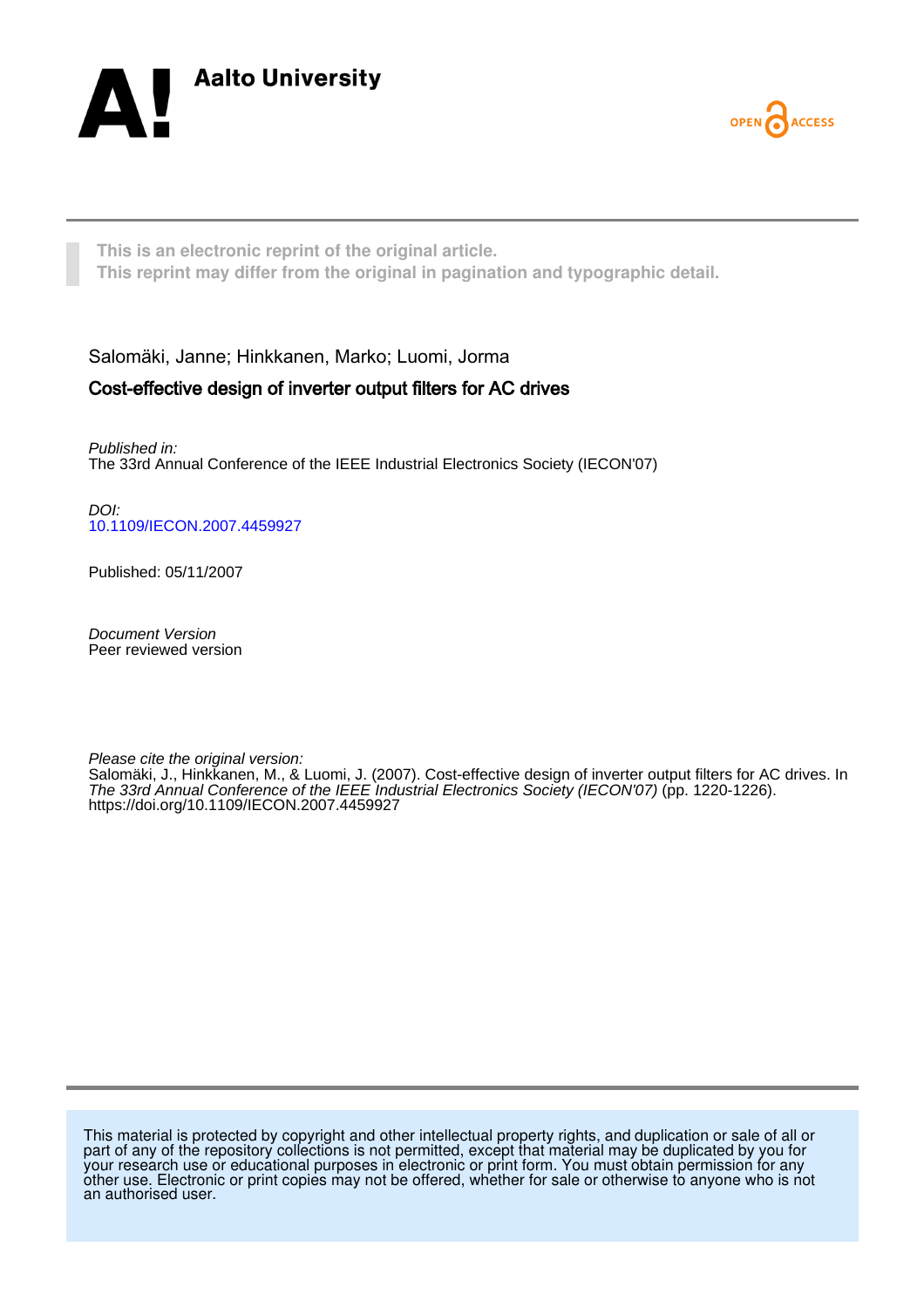# Cost-Effective Design of Inverter Output Filters for AC Drives

PSfrag replacements

Janne Salomäki, Marko Hinkkanen, and Jorma Luomi Power Electronics Laboratory Helsinki University of Technology P.O. Box 3000, FI-02015 TKK, Finland

n

*Abstract*— The paper deals with the minimization of output filter cost in inverter-fed AC drives. The LC filter design is constrained by the total harmonic distortions of the stator voltage and inverter output current, the voltage drop in the filter inductor, and the system resonance frequency. The last constraint is important from the control point of view, because the vector control requires that the sampling frequency is sufficiently higher than the resonance frequency. The design takes  $L_c$ into account the frequency dependence of the filter resistance  $R_c$ and inductance due to the eddy currents in the laminated iron- $C_c$ core inductor. The design method is further enhanced by taking  $_{c m}$ into account the inverter power stage cost as a function of the switching frequency. The design minimizes the total cost of the inverter and filter, and determines the optimal switching frequency. Simulations and experiments show that the filter designed according to the proposed design procedure fulfils the design constraints, and the speed-sensorless control works well with the cost-optimized filter.

#### I. INTRODUCTION

Pulse-width modulated variable-speed drives have become common in many industrial and household applications. Besides many advantages such as energy savings and good controllability, frequency converters have also brought along some unwanted effects. The output voltage of the inverter consists of sharp-edged voltage pulses, which may cause excessive voltage stresses in the stator winding insulations of the motor. They may also give rise to leakage currents through the parasitic capacitances of the stator winding and produce bearing currents. Lower-order harmonics cause acoustic noise and power losses in the motor.

A means to overcome these problems is using a sinusoidal inverter output filter (or a sine-wave filter) [1]. As additional advantages, the filter may bring along cost savings in other components of the drive system: (i) the inverter can be rated smaller because a part of the magnetizing current is fed by the filter capacitors [2]; (ii) unshielded cables can be used if the common-mode voltage is filtered [3]; (iii) the grid side EMI filter can be avoided [4]. Conventionally, the drives equipped with a sinusoidal output filter are based on constant volts-per-hertz control. However, the control performance can be improved by using sensorless vector control [5], [6]. If vector control is used, the sampling frequency should be sufficiently higher than the resonance frequency of the filter, which sets a constraint for the filter design.

The design of a sinusoidal filter is usually based on the resonance frequency of the filter [2], [7]–[9]. The resonance



Fig. 1. Variable-speed drive system equipped with inverter output filter.

frequency has been set one decade below the switching frequency in [9]. However, to minimize the filter cost, the resonance frequency should be closer to the switching frequency. In [10], [11], the relative cost of the inductor and capacitor (based on an estimate that the capacitor cost is half of the inductor cost for the same power rating [12]) is taken into account in the filter design.

Laminated iron-core inductors are usually used in sinusoidal output filters. Due to the eddy currents in the laminations, the resistance and the inductance of the filter inductor depend significantly on the frequency. Hence, a frequency-dependent inductor model should be applied in the filter design, especially if the switching frequency is high.

In this paper, a cost-effective design of a sinusoidal output filter for vector-controlled drive is developed. The filter cost is based on present-day component prices. The design is constrained by the total harmonic distortion (THD) of the stator voltage, the THD of the inverter output current, and the voltage drop in the filter inductor. Furthermore, the maximum resonance frequency is constrained by the sampling frequency in the case of vector-controlled drives. The cost of the filter is minimized so that given filtering requirements are fulfilled. In addition, the optimal switching frequency is determined in order to minimize the total cost of the filter and the power stage of the inverter. The design is verified by simulations and experiments.

#### II. FILTER AND MOTOR MODELS

Fig. 1 shows the variable-speed drive system equipped with an inverter output filter. Space-vector notation is used for three-phase quantities. The inverter output voltage  $u_A$  is filtered by an LC filter, and the induction motor (IM) is fed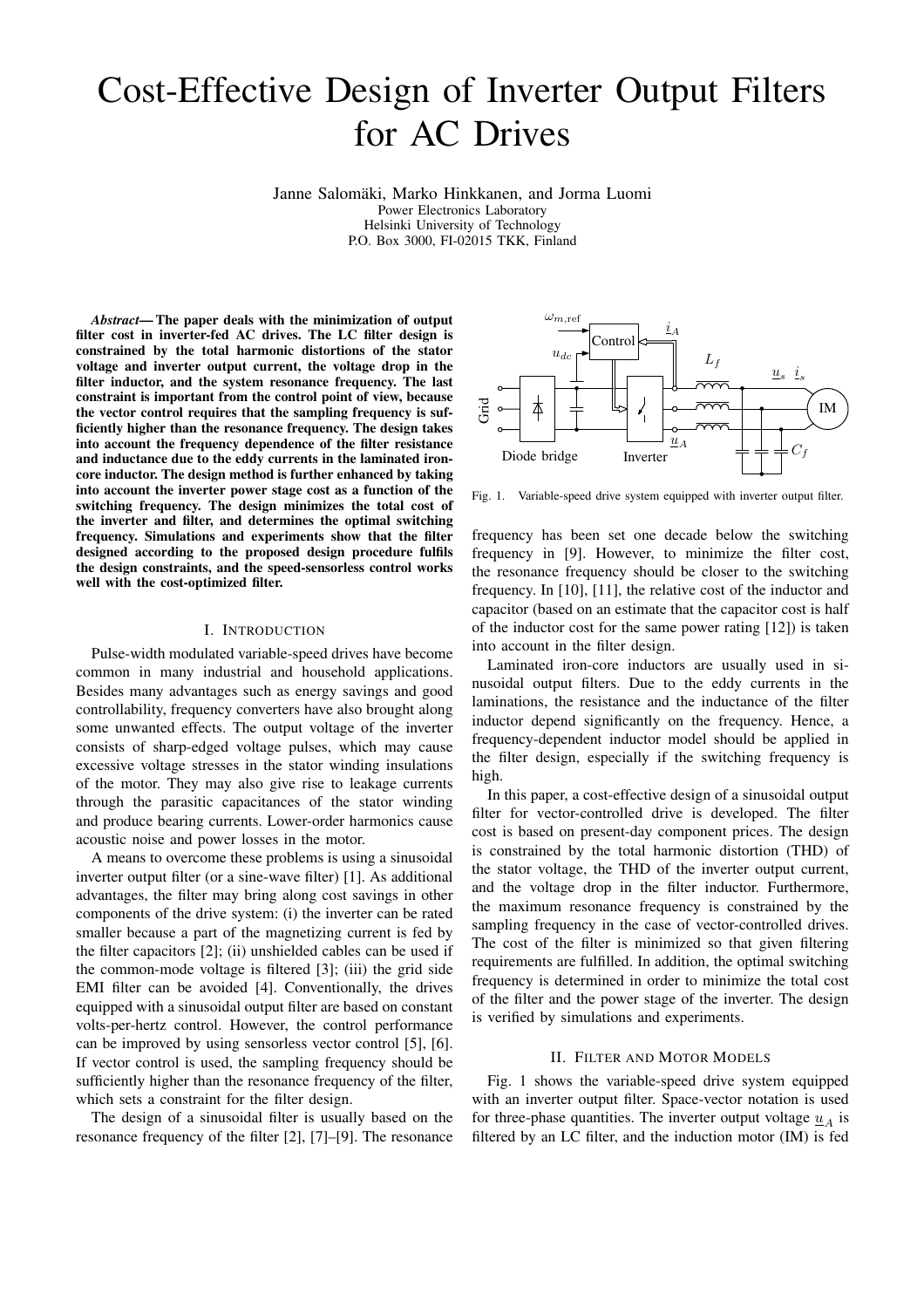by the filtered voltage  $\underline{u}_s$ . The inverter output current and the stator current are denoted by  $\underline{i}_A$  and  $\underline{i}_s$ , respectively.

The state-space representation of the system, consisting of the LC filter and the induction motor, can be written as

$$
\frac{\mathrm{d}\mathbf{x}}{\mathrm{d}t} = \mathbf{\underline{A}}\,\mathbf{x} + \mathbf{B}\,\underline{u}_A \tag{1}
$$

where  $\underline{\mathbf{x}} = \begin{bmatrix} \underline{i}_A & \underline{u}_s & \underline{i}_s & \underline{\psi}_R \end{bmatrix}^T$  is the state vector. The matrix transpose is denoted by the superscript  $T$  and the rotor flux linkage is  $\underline{\psi}_R$ . The system matrices **Refisiationary** ents (a) coordinates are

$$
\mathbf{\underline{A}} = \begin{bmatrix} -\frac{R_{Lf}}{L_f} & -\frac{1}{L_f} & 0 & 0\\ \frac{1}{C_f} & 0 & -\frac{1}{C_f} & 0\\ 0 & \frac{1}{L'_s} & -\frac{1}{\tau'_s} & \frac{1}{L'_s}(\frac{1}{\tau_r} - j\omega_m)\\ 0 & 0 & R_R & -\frac{1}{\tau_r} + j\omega_m \end{bmatrix}
$$
(2)  

$$
\mathbf{B} = \begin{bmatrix} \frac{1}{L_f} & 0 & 0 & 0 \end{bmatrix}^T
$$
(3)

where  $L_f$  is the inductance and  $R_{Lf}$  the series resistance of the filter inductor,  $C_f$  is the capacitance of the filter, and  $\omega_m$ is the electrical angular speed of the rotor. Corresponding to the inverse-Γ model of the induction motor [13],  $R_s$ and  $R_R$  are the stator and rotor resistances, respectively,  $L'_{s}$  is the stator transient inductance, and  $L_{M}$  the magnetizing inductance. The two time constants are defined as  $\tau'_{\sigma} = L'_{s}/(R_{s} + R_{R})$  and  $\tau_{r} = L_{M}/R_{R}$ .

At higher frequencies, the variation of the filter inductance with the frequency should be modeled. Because of the skin and proximity effects, the leakage inductance of an inductor decreases and the winding resistance increases with frequency. These changes depend on the wire and winding dimensions, and they can be reduced by proper winding design. As the frequency increases above several kilohertz, the eddy currents induced in the laminated iron core start to decrease the main inductance of an inductor. In the following, analytical expressions are used for modeling the behavior of the iron core [14]. For simplicity, the effects of magnetic saturation are ignored, and so are the skin and proximity effects in the windings. The series resistance and inductance of the inductor are given by

$$
R_{Lf} = R_{Lf, dc} + \omega L_{f, dc} \frac{\delta}{w} \frac{\sinh \frac{w}{\delta} - \sin \frac{w}{\delta}}{\cosh \frac{w}{\delta} + \cos \frac{w}{\delta}}
$$
(4)

$$
L_f = L_{f,dc} \frac{\delta}{w} \frac{\sinh \frac{w}{\delta} + \sin \frac{w}{\delta}}{\cosh \frac{w}{\delta} + \cos \frac{w}{\delta}}
$$
(5)

respectively, where  $R_{Lf,dc}$  and  $L_{f,dc}$  are the dc resistance and dc inductance of the filter inductor, respectively,  $\delta =$  $\sqrt{\frac{2\rho}{(\mu\omega)}}$  is the skin depth of the iron sheet,  $\rho$  is the electrical resistivity of the iron sheet,  $\mu$  is the magnetic permeability,  $\omega$  is the angular frequency, and w is the thickness of a single sheet.

# III. HARMONIC ANALYSIS OF INVERTER OUTPUT **VOLTAGE**

The inverter output voltage reference having the angular frequency  $\omega_s$  is modulated with a carrier signal having the angular frequency  $\omega_c$ . The spectrum of the resulting



Fig. 2. Theoretical spectra of inverter switching voltage when  $\omega_c$  =  $2\pi \cdot 5000$  rad/s,  $\omega_s = 2\pi \cdot 50$  rad/s, and  $M_d = 1$  for (a) SPWM and (b) SVPWM. The zero-sequence components are shown as grey bars.

switching voltage  $u_a(t)$  can be determined analytically by means of a double Fourier series expansion [15]:

$$
u_a(t) = \sum_{m = -\infty}^{\infty} \sum_{n = -\infty}^{\infty} \underline{u}_{a,mn} e^{j(m\omega_c + n\omega_s)t}
$$
 (6)

The coefficients are given by the double integral:

$$
\underline{u}_{a,mn} = \frac{1}{T_c T_s} \int_0^{T_c} \int_0^{T_s} u_a(t) e^{-j(m\omega_c + n\omega_s)t} dt dt \quad (7)
$$

where  $T_c = 2\pi/\omega_c$  ja  $T_s = 2\pi/\omega_s$ .

Different modulation methods produce different harmonic spectra for the inverter output voltage. When the classical sinusoidal PWM (SPWM) is used, the Fourier coefficients of the switching voltage  $u_a$  are [16]:

$$
\underline{u}_{a,mn} = \frac{u_{dc}}{m\pi} J_n\left(\frac{M_d\pi m}{2}\right) \sin\left[\frac{(m+n)\pi}{2}\right] \tag{8}
$$

where  $u_{dc}$  is the dc-link voltage,  $M_d = 2|\underline{u}_A|/u_{dc}$  is the modulation depth, and  $J_n$  is an *n*th-order Bessel function. Fig. 2(a) shows the theoretical spectrum of an example switching voltage generated by the SPWM.

The spectrum of the PWM voltage generated by symmetrical suboscillation or the corresponding space vector PWM (SVPWM) is more complicate to calculate analytically. The solution is presented in [17]. Fig. 2(b) shows the theoretical spectrum of an example switching voltage generated by the SVPWM.

In a three-phase system, zero-sequence components disappear from phase to phase and space vector voltages. The space vector of the inverter output voltage can be expressed as a double Fourier series expansion:

$$
\underline{u}_A(t) = \sum_{m = -\infty}^{\infty} \sum_{n = -\infty}^{\infty} \underline{u}_{A,mn} e^{j(m\omega_c + n\omega_s)t}
$$
(9)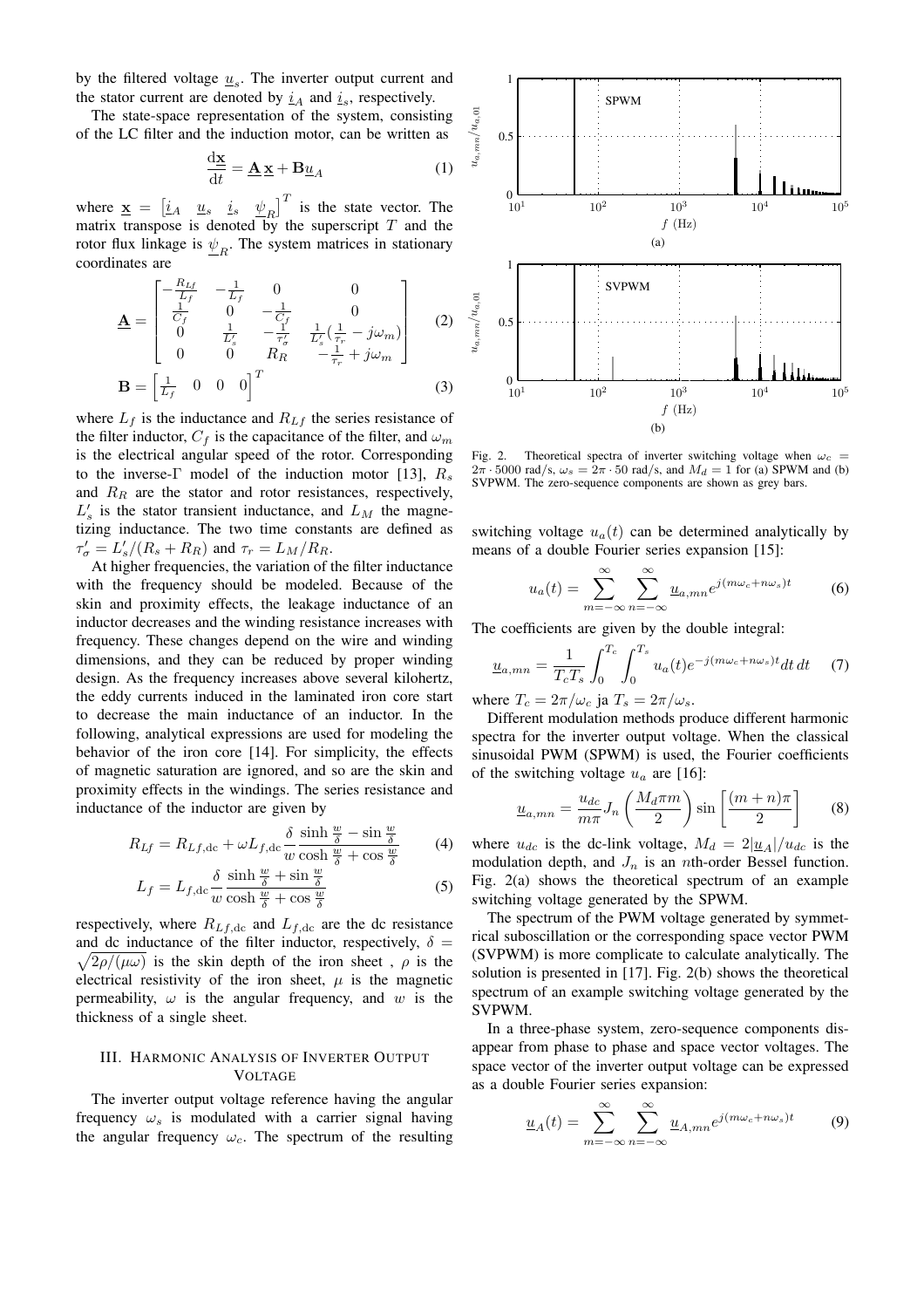

Fig. 3. Amplitude-frequency response from  $\underline{u}_A$  to  $\underline{u}_s$  when frequencydependent inductor model is used (thick line) and when inductor parameters are constant:  $L_f = L_{f,dc}$  and  $R_{Lf} = R_{Lf,dc}$  (thin line).

where the Fourier coefficients  $\underline{u}_{A,mn}$  are obtained from the coefficients of the switching voltage as

$$
\underline{u}_{A,mn} = \frac{2}{3} \left[ 1 + e^{j(1-n)2\pi/3} + e^{j(1-n)4\pi/3} \right] \underline{u}_{a,mn} \quad (10)
$$

The derivation of (10) is given in the Appendix.

# IV. FILTERING CHARACTERISTICS

Based on  $(1)$ – $(3)$ , the transfer function from the inverter output voltage to the stator voltage is

$$
\underline{G}(s) = \frac{u_s(s)}{u_A(s)} = \begin{bmatrix} 0 & 1 & 0 & 0 \end{bmatrix} (s\mathbf{I} - \underline{\mathbf{A}})^{-1} \underline{\mathbf{B}} \qquad (11)
$$

where I is a  $4\times4$  identity matrix. Similarly, the transfer function from the inverter output voltage to the inverter output current can be expressed as

$$
\underline{Y}(s) = \frac{i_A(s)}{u_A(s)} = \begin{bmatrix} 1 & 0 & 0 & 0 \end{bmatrix} (s\mathbf{I} - \underline{\mathbf{A}})^{-1} \underline{\mathbf{B}} \qquad (12)
$$

Fig. 3 shows the frequency response (11) at the nominal angular speed of an example motor. The motor parameters are given in Table I. The filter parameters used in this example are  $L_{f,\text{dc}} = 3.8 \text{ mH}$ ,  $C_f = 4.0 \text{ µF}$ , and  $R_{Lf,\text{dc}} =$ 0.3  $\Omega$ . The parameters of the iron core are  $\rho = 7 \cdot 10^{-7} \Omega$ m,  $\mu = 300\mu_0$ , and  $w = 0.5$  mm. The resonance frequency of the system depends on the filter parameters and also on the stator transient inductance according to

$$
f_{\rm res} = \frac{1}{2\pi\sqrt{C_f \frac{L_f L_s'}{L_f + L_s'}}}
$$
(13)

The filter resistance damps the LC resonance. If the inverter output voltage does not include harmonics near the resonance frequency, the internal resistance of the filter inductor is usually sufficient, and no separate damping resistor is needed.

#### *A. Total Harmonic Distortion of Stator Voltage*

The Fourier coefficients of the stator voltage vector  $\underline{u}_s$  are

$$
\underline{u}_{s,mn} = \underline{G}_{mn}\underline{u}_{A,mn} \tag{14}
$$

PARAMETERS OF THE 2.2-KW FOUR-POLE 400-V 50-HZ INDUCTION MOTOR AND THE VOLTAGE SOURCE INVERTER

| <b>Motor Parameters</b>              |                                |
|--------------------------------------|--------------------------------|
| Stator resistance $R_s$              | $3.67 \Omega$                  |
| Rotor resistance $R_B$               | $1.65 \Omega$                  |
| Stator transient inductance $L'_{s}$ | $0.021$ H                      |
| Magnetizing inductance $L_M$         | $0.264$ H                      |
| Total moment of inertia J            | $0.0155 \text{ kg} \text{m}^2$ |
| Rated speed $n_N$                    | 1430 $r/min$                   |
| Rated current (rms) $I_N$            | 5.0 A                          |
| Rated torque $T_N$                   | 14.6 Nm                        |
| <b>Inverter Parameters</b>           |                                |
| DC-link voltage $u_{dc}$             | 540 V                          |
| Switching frequency $f_c$            | $5$ kHz                        |
| Sampling frequency $f_{sa}$          | 10 kHz                         |

where  $G_{mn} = G(s)|_{s=j(m\omega_c+n\omega_s)}$ . Using these Fourier coefficients related to space vectors, the root-mean square (rms) phase-to-neutral stator voltage becomes

$$
U_s = \sqrt{\frac{1}{2} \sum_{m=-\infty}^{\infty} \sum_{n=-\infty}^{\infty} |\underline{u}_{s,mn}|^2}
$$
 (15)

All carrier and sideband harmonics are taken into account even if they are not a multiple of  $\omega_s$ . The filtering performance can be evaluated by means of the total harmonic distortion (THD) of the stator voltage:

$$
THD_{us} = \frac{\sqrt{U_s^2 - U_{s1}^2}}{U_{s1}} \tag{16}
$$

where  $U_{s1} = |\underline{u}_{s,01}|/\sqrt{2}$  is the rms fundamental component of  $\underline{u}_s$ .

# *B. Voltage Drop*

The voltage drop over the filter inductor at the fundamental frequency should be small. The relative voltage drop can be calculated as

$$
k_{\Delta u} = \frac{U_{A1} - U_{s1}}{U_{A1}} \tag{17}
$$

where  $U_{A1} = |\underline{u}_{A,01}| / \sqrt{2}$  is the rms fundamental component of  $u_A$ . The voltage drop depends not only on the filter inductance, but also on the filter capacitance.

#### *C. Total Harmonic Distortion of Inverter Current*

The rms inverter output current is

$$
I_A = \sqrt{\frac{1}{2} \sum_{m=-\infty}^{\infty} \sum_{n=-\infty}^{\infty} |\dot{\mathbf{z}}_{A,mn}|^2}
$$
 (18)

where  $\underline{i}_{A,mn} = \underline{Y}_{mn} \underline{u}_{A,mn}$  and  $\underline{Y}_{mn} = \underline{Y}(s)|_{s=j(m\omega_c+n\omega_s)}$ . When an LC filter is used, the inverter output current harmonics increase because the filter capacitor provides a low-impedance route for high-frequency currents. These currents are limited mainly by the filter inductor. The THD of the inverter output current can be calculated as

$$
THD_{iA} = \frac{\sqrt{I_A^2 - I_{A1}^2}}{I_{A1}}
$$
 (19)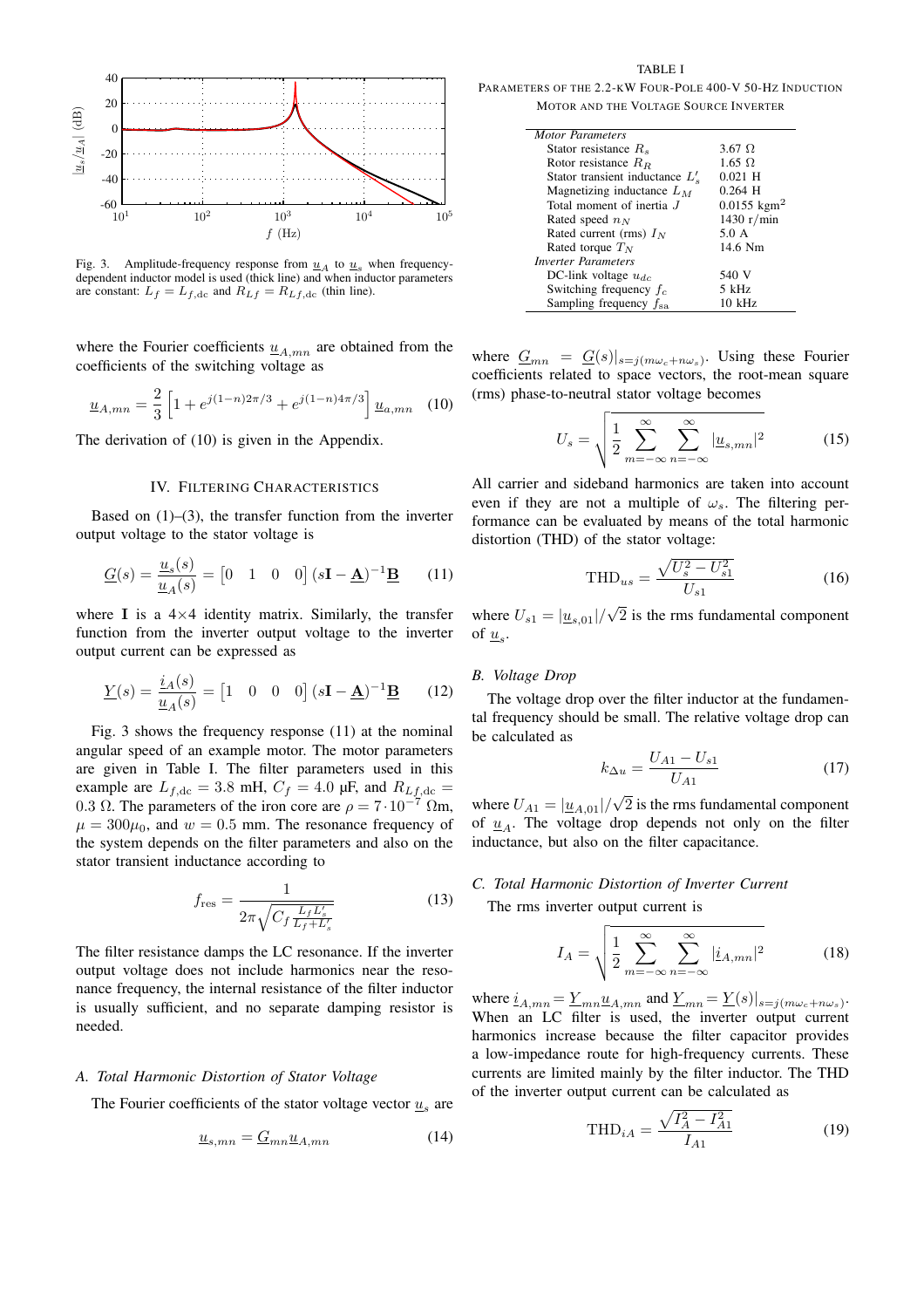

Fig. 4. Filter component prices: (a) Three-phase inductor (5 A), (b) Capacitor (450 V). Price parameters are  $h_L = 1.47 \, \text{mH}$ ,  $H_{L0} = 33.3 \, \text{m}$ ,  $h_C = 0.48 \in \text{/µF}$ , and  $H_{C0} = 6.3 \in$ .

where  $I_{A1} = |\underline{i}_{A,01}| / \sqrt{2}$  is the rms fundamental component of  $i_A$ .

### V. COST-EFFECTIVE FILTER DESIGN

#### *A. Cost Function*

Fig. 4 shows example component prices for LC filters. The inductor and capacitor prices, denoted by  $H_L$  and  $H_C$ , respectively, can be approximated by linear functions. The trend line drawn in Fig. 4(a) is reasonable only for inductors having the same current rating. Capacitor prices shown in Fig. 4(b) are for a constant rated voltage. The cost function consists of the inductor and capacitor prices according to

$$
H_{\text{filter}} = h_L L_{f, \text{dc}} + H_{L0} + 3(h_C C_f + H_{C0})
$$
 (20)

where  $h_L$ ,  $H_{L0}$ ,  $h_C$ , and  $H_{C0}$  are price parameters that define the trend lines in Fig. 4.

# *B. Filter Design*

The filter design problem can be formulated as a constrained optimization problem

$$
\min_{L_{f,\text{dc}},C_f} H_{\text{filter}} \tag{21}
$$

such that

$$
THD_{us} \leq THD_{us, \text{max}} \tag{22}
$$

$$
\text{THD}_{iA} \le \text{THD}_{iA,\text{max}} \tag{23}
$$

$$
k_{\Delta u} \le k_{\Delta u, \text{max}} \tag{24}
$$

$$
f_{\rm res} \le f_{\rm res,max} \tag{25}
$$

where  $THD_{us, max}$  is the maximum allowed THD of the stator voltage,  $THD<sub>iA,max</sub>$  is the maximum allowed THD of the inverter current, and  $k_{\Delta u, \text{max}}$  is the maximum allowed relative voltage drop in the filter inductor. The last constraint (25) is important from the control point of view. The vector



 $\theta$ 

Fig. 5. Optimal filter design. Point A is the optimal design if  $f_{sa} = 2f_c$ . Point B is the optimal design if  $f_{sa} = f_c$ .

control of the drive system with an LC filter requires that the sampling frequency  $f_{sa}$  is sufficiently higher than the resonance frequency  $f_{\text{res}}$  of the system. According to various simulations with an example drive, the sampling frequency should be at least four times the resonance frequency.

Especially THD<sub>iA</sub> and  $k_{\Delta u}$  vary with the operating point significantly. Therefore, the filter design constraints should be determined according to the desired operating point. The nominal operating point of the drive is typically chosen for the filter design.

The motor and inverter parameters given in Table I are used in the following design example. The constraints for the example design are given in Table II. The modulation method is the SVPWM. A nominal operating point of the drive is defined by  $M_d = 2/\sqrt{3}$ ,  $\omega_s = 2\pi \cdot 50.0$  rad/s, and  $\omega_m = 2\pi \cdot 47.7$  rad/s. The dc resistance of the filter inductor is assumed to be  $R_{Lf,dc} = 0.3 \Omega$ . The optimization task (21)–(25) is solved using the *fmincon* function of the MATLAB Optimization Toolbox.

Fig. 5 shows a contour plot of the cost function and the constraint curves. The feasible region lies above each constraint curve. The optimal filter design is obtained at point A ( $L_{f,dc}$  = 3.4 mH,  $C_f$  = 3.5  $\mu$ F), where the cost is  $H_{\text{filter}} = 62.2 \in$ .

In the previous design, the sampling frequency was twice the switching frequency. If the sampling frequency equals the switching frequency as is the case in some drives, the feasible region shrinks according to the dashed line in Fig. 5. The resonance frequency of the system must be lower than that in the previous design in order to fulfil the constraint (25). In this case, the optimal filter design is obtained at point B ( $L_{f,dc} = 4.0$  mH,  $C_f = 4.8$  µF), where the cost is  $H_{\text{filter}} = 65.1 \in.$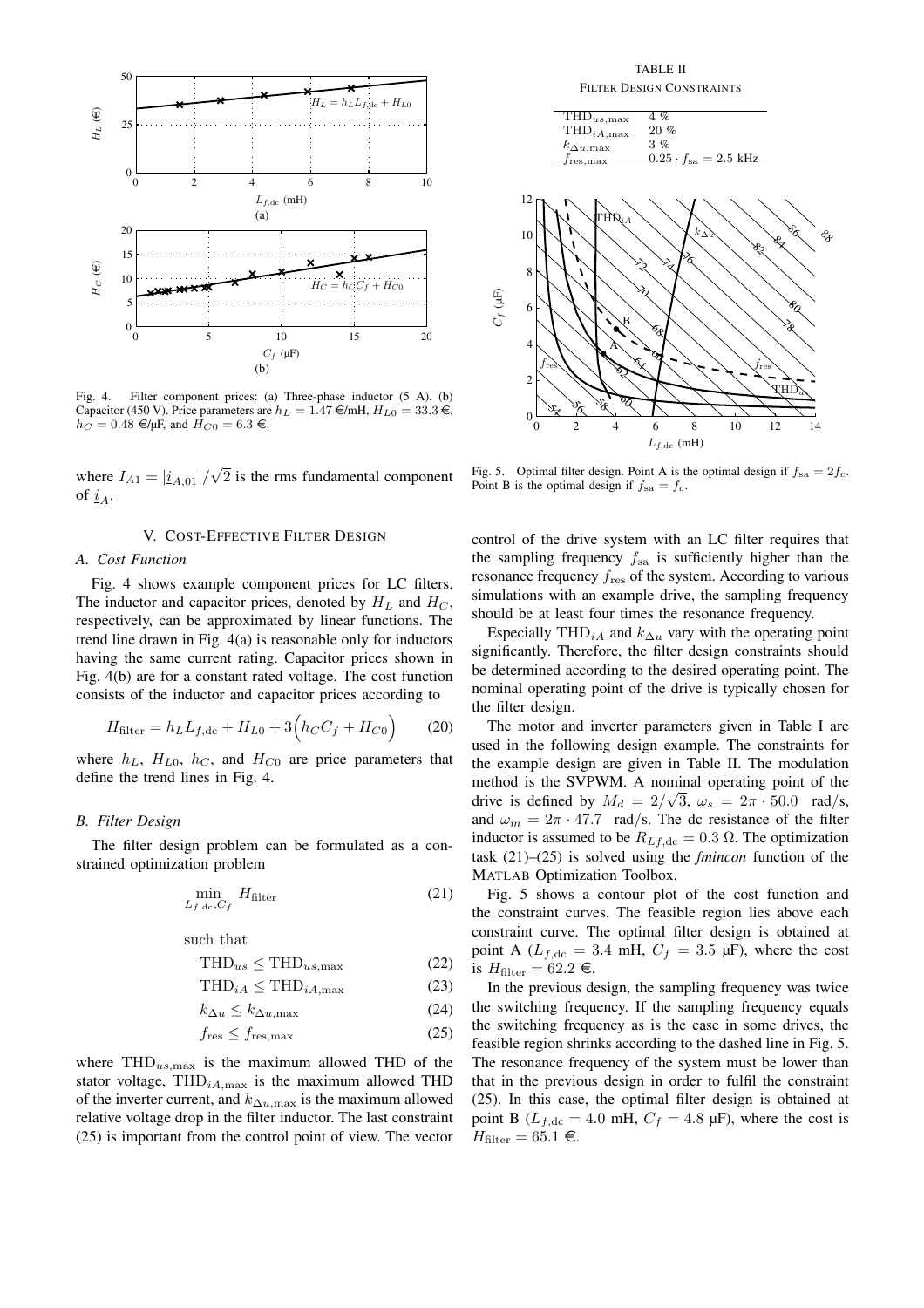

Fig. 6. Cost as function of switching frequency. Dashed line is the filter component cost  $H_{\text{filter}}$ . Solid line is the total cost of the filter components and inverter oversizing.

#### *C. Effect of Switching Frequency*

The filter design in the previous subsection is optimal only for a fixed switching frequency. By solving the optimization problem  $(21)$ – $(25)$  for different switching frequencies (assuming  $f_{\rm{sa}} = 2f_c$ , the effect of the switching frequency can be investigated. Fig. 6 shows the filter component cost (dashed line) as a function of the switching frequency. The increase of the inverter switching frequency results in decreased inductance and capacitance of the filter. Consequently, smaller and cheaper components can be used.

A higher switching frequency, however, causes higher switching losses in the inverter. The switching losses may require oversizing of the inverter. The cost of the oversized inverter can be taken into account in the filter design in a fashion similar to [18] for a grid-side LCL filter. The aim is to minimize the total cost of the filter and the power stage of the inverter. The results give the optimal filter parameters and the optimal switching frequency.

The inverter switching losses with sinusoidal currents can be approximated as [19]

$$
P_{\rm sw} = \frac{6}{\pi} f_c (E_{\rm on, T} + E_{\rm off, T} + E_{\rm off, D}) \frac{u_{dc}}{u_{\rm ref}} \frac{|i_A|}{i_{\rm ref}} \qquad (26)
$$

where  $E_{\text{on,T}}$  and  $E_{\text{off,T}}$  are the turn-on and turn-off energies of the IGBT, respectively, and  $E_{\text{off},D}$  is the turn-off energy of the diode. The switching energies are provided in data sheets for a certain blocking state voltage  $u_{ref}$  and a reference current  $i_{\text{ref}}$ . According to (26), the switching losses of the inverter are linearly proportional to the switching frequency. The ratio of the switching losses to the switching frequency is denoted by  $p_{sw} = P_{sw}/f_c$ . The total cost is obtained by adding the inverter oversizing cost to the filter component cost (20):

$$
H_{\text{tot}} = H_{\text{filter}} + h_{\text{ov}} p_{\text{sw}} f_c \tag{27}
$$

where  $h_{\text{ov}}$  is an inverter oversizing cost factor.

The parameters used in (27) are  $p_{sw} = 3.3$  W/kHz and  $h_{\text{ov}} = 0.08 \in$ /W in this example design. The total cost is shown as a function of the switching frequency in Fig. 6 (solid line). The minimum total cost is obtained at  $f_c =$ 13 kHz. The corresponding filter parameters are  $L_{f,dc}$  = 1.6 mH and  $C_f = 1.4 \mu$ F, and the filter cost is  $H_{\text{filter}} =$  $56.6 \in .$ 

#### VI. SIMULATION RESULTS

The drive system equipped with the cost-optimized filter was investigated by computer simulations using the MAT-LAB/Simulink software. The frequency dependence of the filter inductance and resistance was not included in the simulation model. The motor and inverter parameters given in Table I were used with the exception of  $f_{\rm sa} = 5$  kHz. The filter parameters were  $L_f = 4$  mH,  $C_f = 4.8$  µF, and  $R_{Lf} = 0.3 \Omega$  corresponding to the optimal filter design in Fig. 5 (point B). A speed-sensorless control method [5] enhanced with a one-step-ahead current prediction in the inverter current control was used. The bandwidths of the controllers were  $2\pi \cdot 700$  rad/s for the inverter current,  $2\pi \cdot 466$  rad/s for the stator voltage,  $2\pi \cdot 233$  rad/s for the stator current, and  $2\pi \cdot 7.5$  rad/s for the rotor speed.

Fig. 7 shows simulation results. The speed reference was set to  $\omega_{m,ref} = 0.95$  p.u. at  $t = 0.5$  s. A rated load step was applied at  $t = 1.5$  s and removed at  $t = 2.5$  s. Finally, the drive was decelerated to standstill. According to the test sequence the control works well with the cost-optimized filter.

Fig. 8 shows voltage and current waveforms at a speed of  $\omega_{m,ref} = 0.95$  p.u. under rated load torque. The spectrum of the stator voltage is plotted in Fig. 11(a). The LC filter attenuates high frequencies from the inverter output voltage effectively. The THD of the stator voltage is  $THD_{us}$  = 2.1 %, the THD of the inverter current is THD<sub>iA</sub> = 14.3 %, and the voltage drop is  $k_{\Delta u} = 1.9$  %. All constrains given in Table II are fulfilled.

#### VII. EXPERIMENTAL RESULTS

The experimental setup consists of a frequency converter controlled by a dSPACE DS1103 PPC/DSP board, a 2.2-kW four-pole induction motor, and a three-phase LC filter. The parameters of the motor and the inverter correspond to those given in Table I with the exception of  $f_{sa} = 5$  kHz and  $u_{dc} =$ 520 V. The LC filter consists of a three-legged laminated iron-core inductor and three AC capacitors. The technical data of the filter is given in Table III. A permanent magnet servo motor was used as loading machine. Only the dc-link voltage and the inverter output current were measured for control purposes. The stator voltage, the stator current, the rotor flux linkage, and the rotor speed were estimated by means of an adaptive full-order observer as described in [5]. The rotor speed was measured only for monitoring purposes. Simple current feedforward compensation for dead times and power device voltage drops was applied [20]. The inverter output voltage was limited to  $0.98u_{dc}/\sqrt{3}$  in order to reduce oscillations due to the minimum pulse-width limitation of the inverter.

Fig. 9 presents the experimental results corresponding to the simulation shown in Fig. 7. The measured control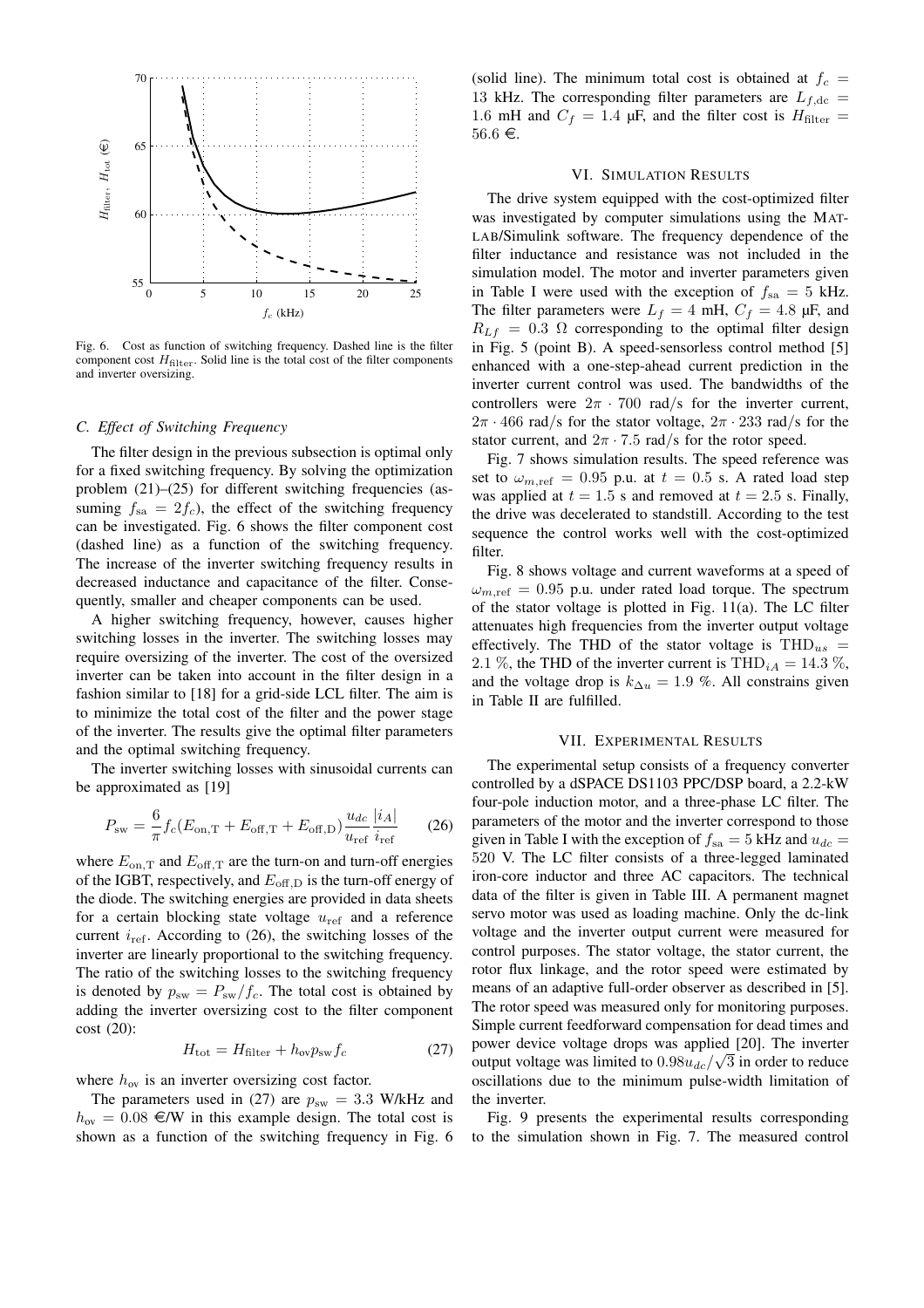

Fig. 7. Simulation results showing speed and load changes. The first subplot shows the rotor speed (solid), its reference (dashed), and its estimate (dotted). The second subplot shows the  $q$ -axis components of the stator current (solid) and the inverter output current. The third subplot shows the d-axis components of the stator current (solid) and the inverter output current.



Fig. 8. Simulation results showing voltage and current waveforms. The first subplot shows the inverter output voltage (phase to phases) and the stator voltage (phase to phases). The second subplot shows the inverter output current and the stator current.

TABLE III TECHNICAL DATA OF THE LC FILTER

| 3-phase inductor | Muuntosähkö Trafox 3INP5 50145  |
|------------------|---------------------------------|
| Inductance       | $3 \times 4.0$ mH               |
| Rated voltage    | 400 V                           |
| Rated current    | 5.0 A                           |
| Capacitor        | 3 x EPCOS B25832-F4505-K001 MKV |
| Capacitance      | 5.0 $\mu$ F ±10 %               |
| Rated voltage    | 640 V                           |

performance corresponds well to the simulation results. The oscillations in the inverter output current are caused by inverter nonidealities and measurement inaccuracies.

Fig. 10 shows voltage and current waveforms at a speed of  $\omega_{m,\text{ref}} = 0.95$  p.u. under rated load torque. The spectrum of the stator voltage is plotted in Fig. 11(b). Inverter nonidealities and measurement inaccuracies cause harmonics between the fundamental frequency and the switching frequency. The



Fig. 9. Experimental results showing a sequence with speed and load changes. The explanations of the curves are as in Fig. 7. Estimated values are shown for the stator current.



Fig. 10. Experimental results showing voltage and current waveforms. The explanations of the curves are as in Fig. 8.

filter amplifies the harmonics around the system resonance frequency of 1.2 kHz. The amplitudes of the switching frequency harmonics are of the same order of magnitude as those in the simulation. The THD of the stator voltage is THD<sub>us</sub> = 3.6 %, the THD of the inverter current is THD<sub>iA</sub> = 18.1 %, and the voltage drop is  $k_{\Delta u} = 1.3$  %. The THD of the stator voltage is higher than that obtained in the simulation. This difference is explained by inverter nonidealities and measurement inaccuracies, which were not taken into account in the simulation nor in the filter design. However, all constrains given in Table II are fulfilled.

#### VIII. CONCLUSION

A cost-effective design of inverter output filters requires knowledge of filter component prices, motor and inverter parameters, and filtering requirements. If the drive is vector controlled, the sampling frequency should be at least four times the resonance frequency of the system. This requirement can be a limiting factor especially if the sampling frequency is low. Otherwise, the limiting factor can be the